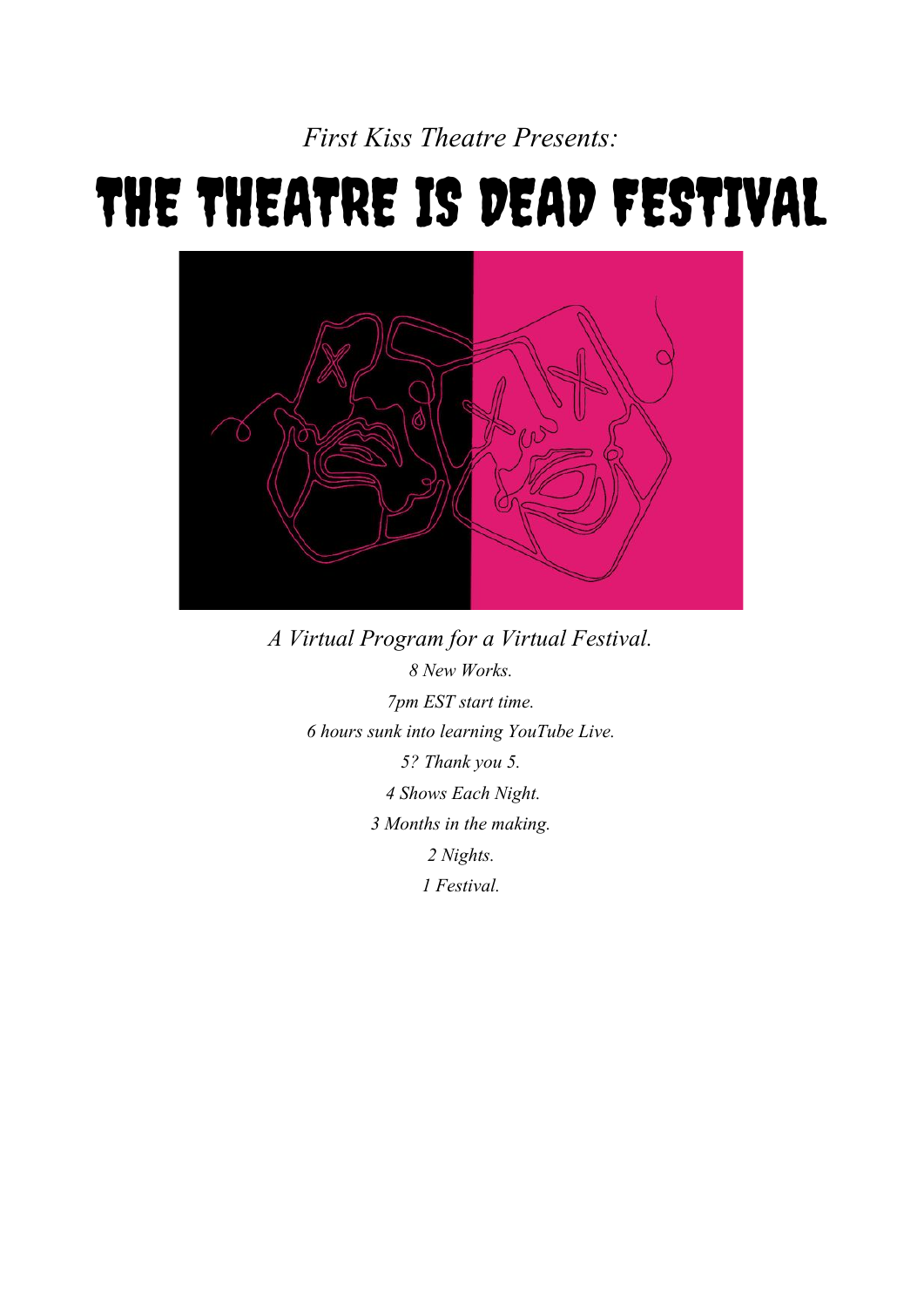#### *A Note from Co-Artistic Directors*

#### *Ellie Strayer and Kendrick Weingast:*

When we started to piece together this festival, we had no idea what this would turn into or the magic that would unfold. Very early on in quarantine, we started Zoom calling twice a week or so to pool together our artistic energy. We began exploring what virtual theatre meant, what it meant to have a successful "virtual" production, and how artistic processes must adapt to the reality that theatre must change. And make no mistake, theatre has indeed changed. The idea of having something "in person" has been temporarily removed from current possibilities. Everything we know and learned about how theatre works has consequently changed. In our eyes, pioneering this new form of performance is not only a duty of us young theatre makers, but an odd pleasure bestowed upon us by this day and age.

We've been so dedicated to shining a positive light on our situation and so dedicated to immersing ourselves with the groundbreaking work currently requested of theatre artists, but 2020 forced us to look beyond ourselves. This year has brought so many hardships to so many households across our country. We, like so many other Americans, have watched our country discriminate, oppress, marginalize, exploit, and disenfranchise its own citizens, specifically trans bodies and BIPOC. We have witnessed outright acts of oppression by people who hold both prejudice and power, we have witnessed online performative activism, and we have witnessed so, so, so much hate.

While in our personal lives we are both doing everything we can to combat injustice, sign petitions, donate to organizations that make a difference, vote, and unlearn racist, sexist, heterosexist, anti-semitic, abled-bodied, classist and discriminatory societal conditioning, it is also vital to our mission as both artists and Co-Artistic Directors that we attempt to have a positive impact on this world. We believe that it is the responsibility of a 2020 artist to be an active citizen, and we are so committed to this idea because good art can make people think, and great art can change minds.

And so, with a passion for creating new works of theatre, and an unwavering commitment to social justice, we started piecing together an exciting festival that allowed emerging artists to create alongside us, explore this new idea of "virtual theatre" more deeply, and reclaim an artistic voice that the complications surrounding COVID-19 may have snuffed. Sorry, we said "piece together," when really what happened is we frantically texted artists we wanted to work with and sent out a hoard of emails.

Pretty soon, we were organizing a full-blown Virtual Theatre Festival with eight bold new works created by emerging artists who all identified with our mission and our passion. One of the things participating in virtual theatre has allowed for is the opportunity to be able to sit in on rehearsals, get an idea of different production strategies, and have heartfelt conversations about how to make magic (our very favorite word) happen in a virtual setting. All of a sudden, distance didn't matter, and we gained much from being able to collaborate at this scale. We've had the absolute pleasure of working alongside the creative minds and thrilling storytellers in this two-day festival, and are ecstatic to present our final products, which embrace and push the boundaries of the virtual format.

Thank you so very much for donating to our company by reserving a ticket. Ticket proceeds will be donated to *Color of Change*, an organization dedicated to fighting for racial justice in America, on Saturday, October 24th. On Sunday, October 25th, ticket proceeds will be donated to the *Environmental Defense Fund*, an organization dedicated to fighting for our future on this planet.

Once again, thank you so much for being a member of our "virtual audience". While we may joke, and say "Theatre Is Dead!" know that what we really mean is theatre is evolving, and our passion for creating bold new work, for being active citizens, and for keeping the arts alive will NEVER die.

Peace and Love, *Ellie Strayer and Kendrick Weingast*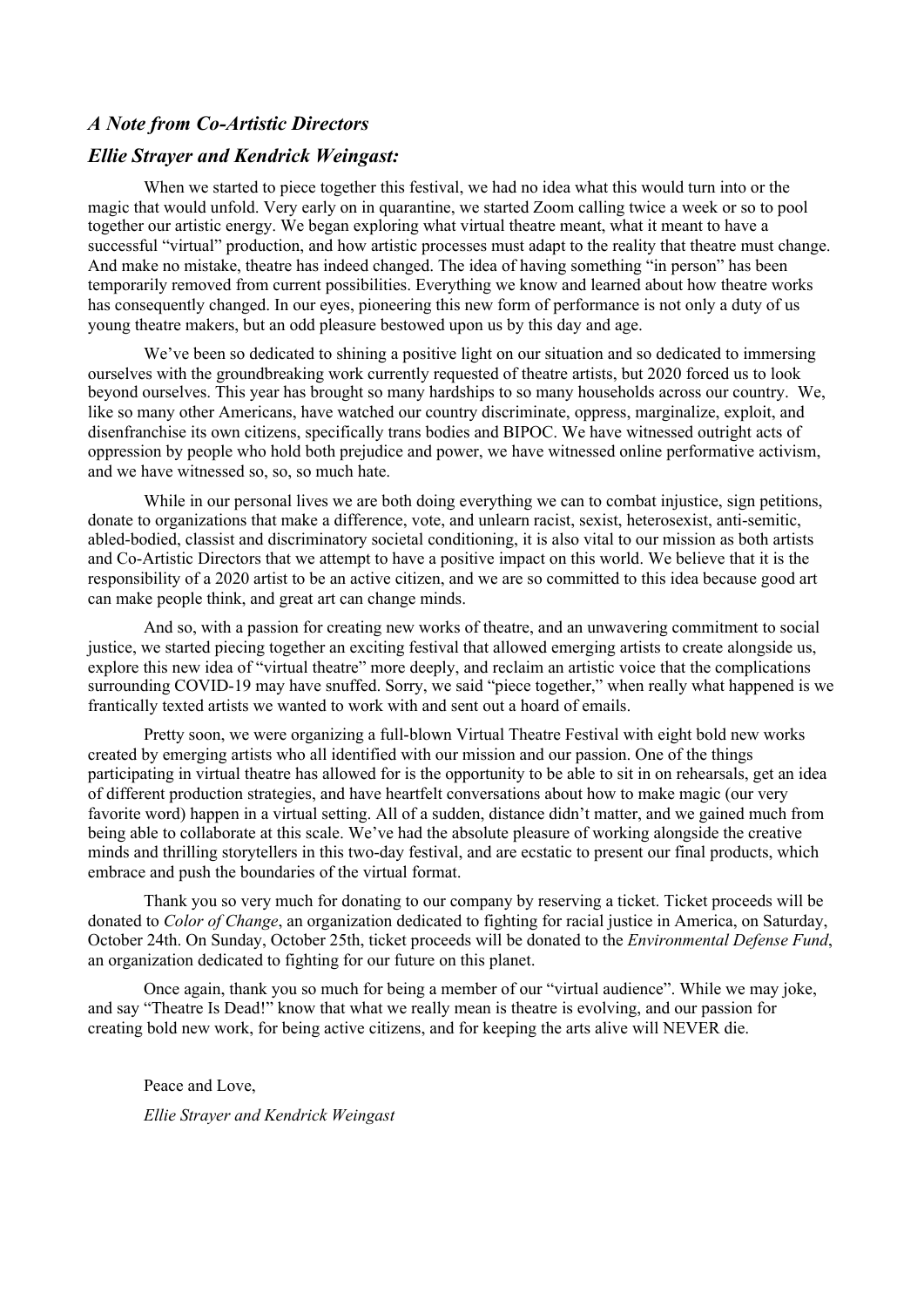# **SATURDAY, OCTOBER 24th, 2020: (In Order)**

### *Was Going To*

Created by Ellie Strayer



Featuring: A Doll Named Bridget

This piece is about the specific feeling of numbness you get when you're stuck in a routine. It's very much a response quarantine, and it's very much gathered from the emotional and sensory responses of someone in a post-grad position watching the rest of the world fall apart. This piece is primarily a claymation, however contains elements of frame-by-frame animation, watercolor, and pen on paper. It also includes footage from the window of a plane during a flight from Denver to Boston at the very beginning of the world unraveling (March, 2020).

~4 minutes

#### *comment below*

Written by Emmy Kuperschmid Directed by Terry Kitagawa Editing by Robyn Huey



Kitty - Lyndsay Tucker Jess - Marth Brown Margaret - Nina Gravlin

Kitty is a fifteen year old girl who, after being uprooted in the middle of the year, finds comfort and control in vlogging and the internet. But as her viewers increase, so do her mother's stage-mom tendencies--and what happens when Kitty makes a real life friend who wants to be in a video with her?

 $\sim$  1hr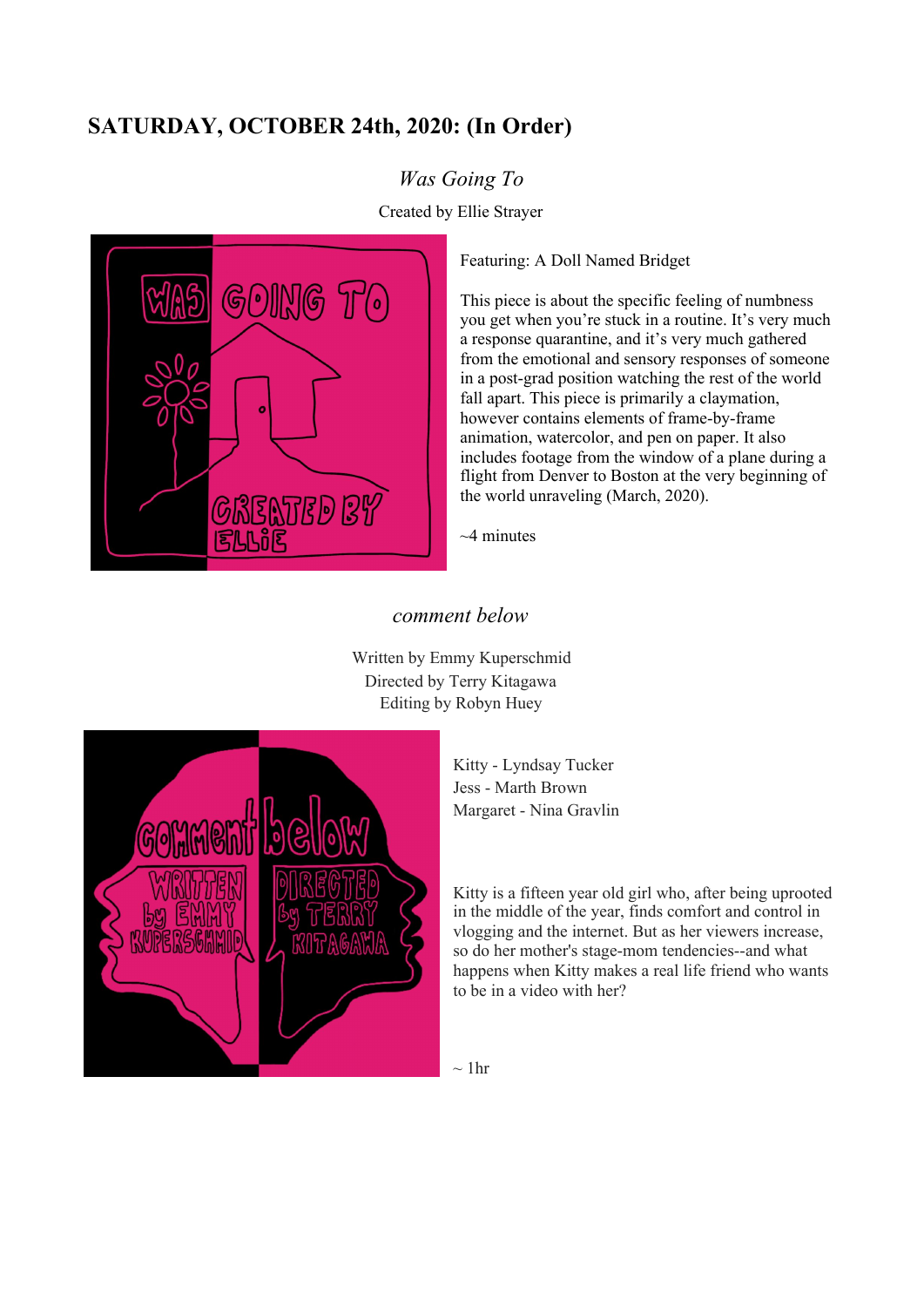#### *X-Stream: An Online Play Reading About Reading Plays Online*



Written By Casandra Clifford Directed by Rebecca Schilsky

> Angela - Liliana Mastroianni Hector - Sterling Ross Tate - Erin Frances Speirs

All zoom productions are unintentionally Annie Baker plays.

The prolonged silences.

The awkward pauses.

The stark fourth wall created by your computer camera and the World Wide Web.

One may think "hey that's awesome! I love The Flick!" or "The Aliens is totally rad; I'd dig that happenstance," but this unintentional theatricality comes at a price: control.

As artists on zoom, we lack the ability to control pacing! Diction! WiFi! Outside car noises! Parent's footsteps! And many other technical issues. This makes

productions- and rehearsals- harder than they've ever been before.

In this piece, we get the inside scope on an attempted play reading. But will X-steam be an Alien success? Or a Flick turned Flop?

 $\sim$ 9 minutes

#### *The Cat's Ashes*

Written by Lee Harrison Daniel Directed by Ellie Strayer



Cast: Claire Shutters Liliana Mastroianni

This is a non-play. Whatever that means is correct. It is about everything and anything and nothing. It takes place in The Shower, Cyberspace, Starbucks but more Fucked up, and Minnesota, but it also doesn't. Please watch it.

 $\sim$ 30 minutes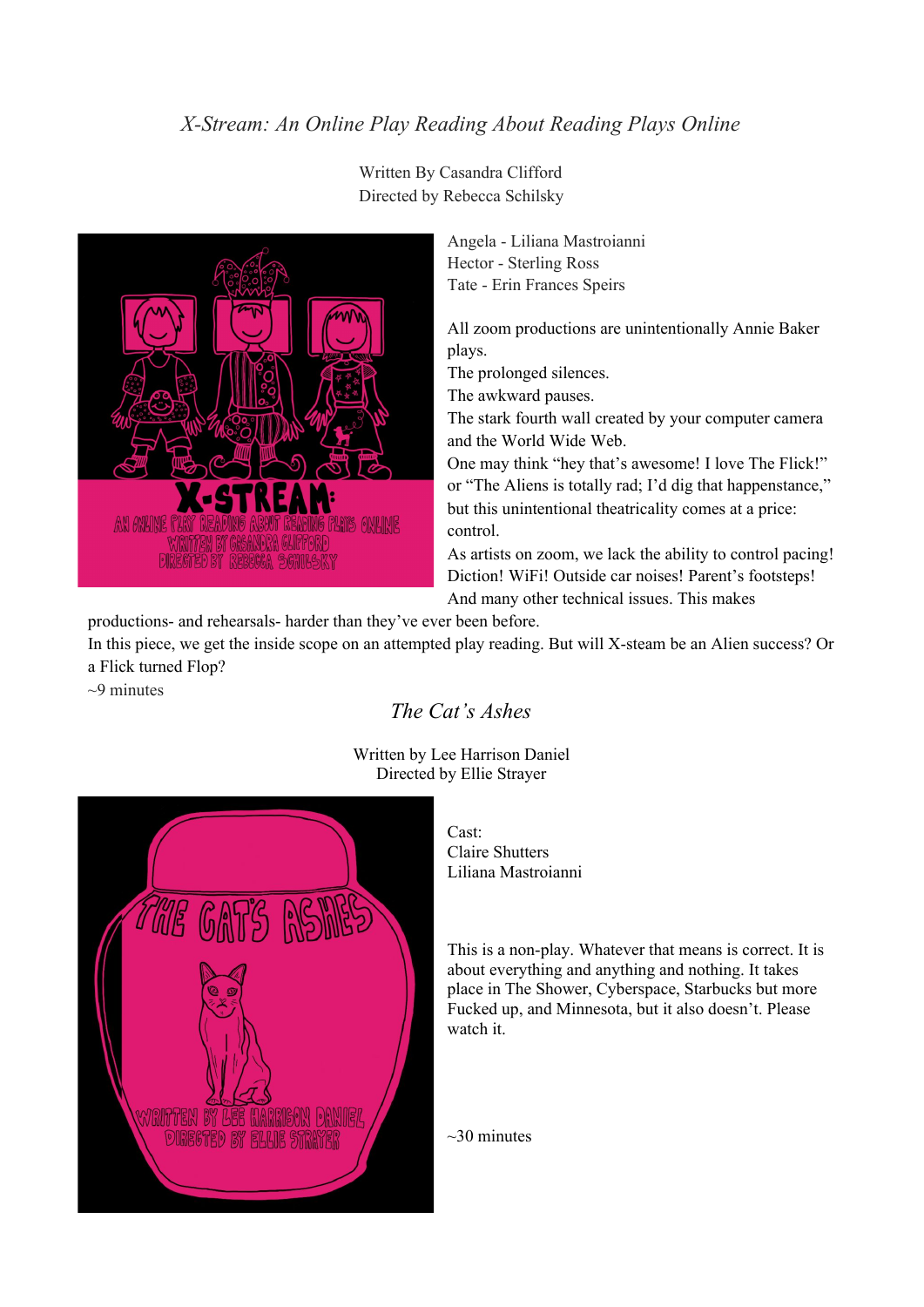# **SUNDAY, OCTOBER 25th, 2020: (In Order)**

## *Zoom Haunted House*



Written and Created by Eliza Kuperschmid

Featuring: Eliza Kuperschmid, Sean Cheney, Georgia Ossorguine, Addie Scenti, Grace Hill, Geri Cynamon, Maddie Sassoon, Chris Morabito, Julia Guarneri, Hannah Margolis, Kayleigh Duggan, Jordan Gonzales, Penn Hoen, Becca Schilsky, Nick Leonard, Danielle Sun, Olivia Sun

Isn't Zoom… scary? Am I actually on mute right now? Am I stuck on mute forever? Who's going to be in that breakout room? Are my friends shit-talking me in the private chat? Can the professor see that I'm not wearing pants?

A harrowing (and potentially silly) exploration into the horrors of video conferencing.

 $\sim$ 12 minutes

## *if this is bad don't tell me*

Writing, Design, and Animation by Catie LeCours



Lew - Padraig Bond Cora - Grace Alberti Zosia - Catie LeCours Jill - Amalia Culpepper-Wehr Dorian - Patrick Carter Niamh - Marina Kalaw

Violin - Joseph Dugan

There are two countries in this story. This Country, and the Other Country. Six people exist. Cora, a tired woman who condemns religion before it can condemn her. Lew, an eccentric man who drifts with intention. A Girl who knits sweaters, spells, promises, garlands, nests, blankets, and plots. A sweet Child who feels everything deeply. A Boy who seeks color, beauty, light— enlightenment. And Niamh, a poet.

 $~56$  minutes